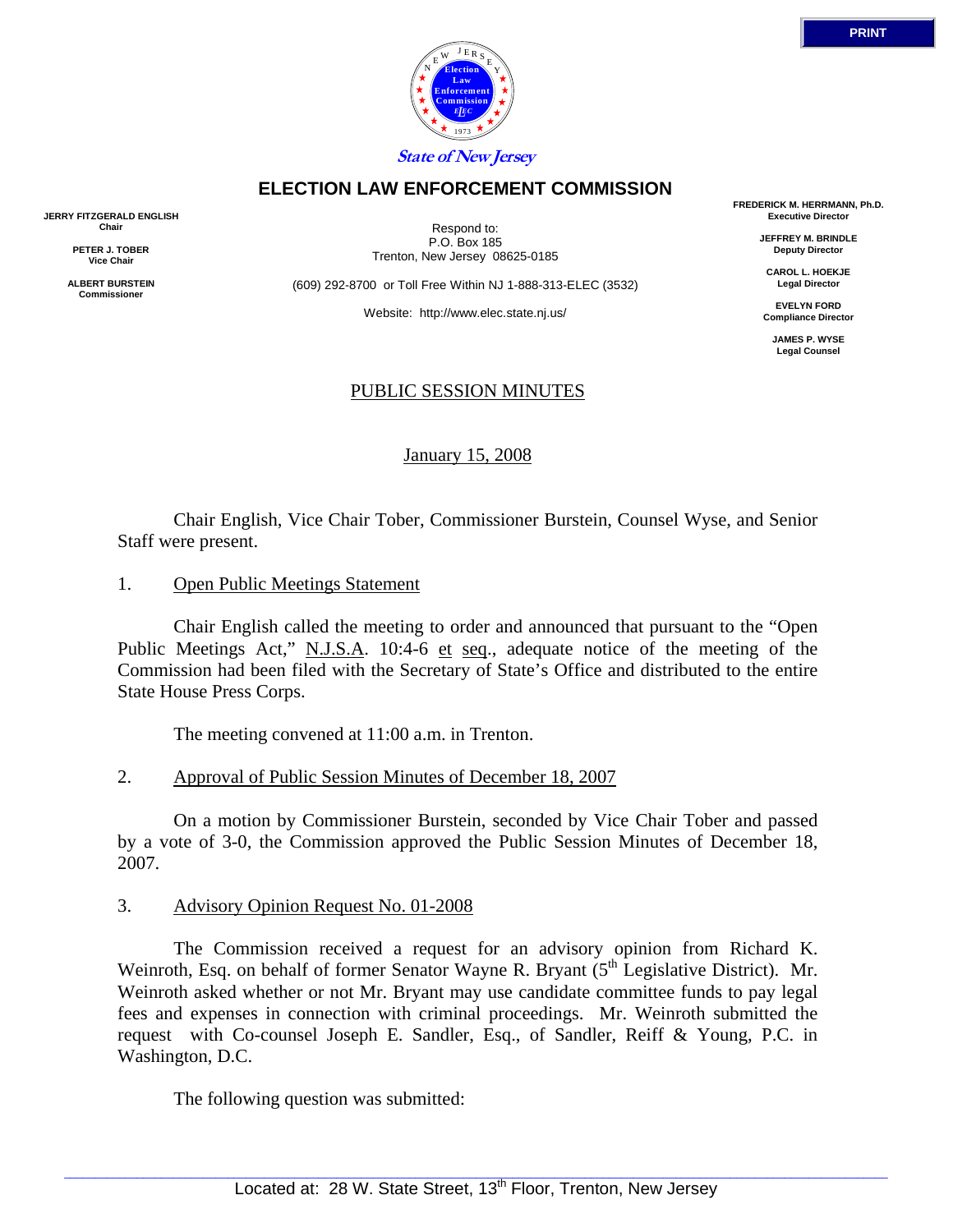May an elected officeholder use campaign funds from his or her candidate committee to pay for legal expenses incurred in defense of a criminal indictment issued by the United States Attorney's office?

 Mr. Weinroth wrote that Mr. Bryant was indicted on thirteen counts on March 29, 2007, by a federal grand jury, see United States v. Bryant, Crim No. 07-267 (D.N.J., filed March 29, 2007). Mr. Weinroth wrote that Mr. Bryant has denied all of the charges, has entered a plea of not guilty to all charges, and intends to mount a vigorous defense. He indicated Mr. Bryant has retained counsel in connection with the criminal proceeding, has incurred substantial charges for legal fees and expenses in connection with his defense, and anticipates incurring considerable additional fees and expenses in the future in connection with his representation. Mr. Weinroth wrote that the former senator wishes to use contributions received by his candidate committee to do so.

 Mr. Bryant served in the State Senate since 1995. He did not run for reelection in the 2007 primary election, and his term of office expired on January 8, 2008. Mr. Weinroth noted that Mr. Bryant may run for office in the future.

 Chair English invited Richard K. Weinroth, Esq., attorney for Mr. Wayne Bryant, to address the Commission.

 Mr. Weinroth stated that Mr. Bryant has always adhered to the rules of ELEC and that his request to use campaign funds to defend himself in a matter directly connected to his being an officeholder falls within that category.

 Mr. Weinroth added that this request is consistent and identical to those uses permitted by the Commission's regulations allowing an individual to defend himself against ethics violations. He said also that it fits with previous advisory opinions that pertain to legal representation. He said that there is a direct relationship between office holding and the charges made by the U.S. Attorney against Mr. Bryant. Mr. Weinroth said that to not allow the use of campaign money to pay for the expenses of defending Mr. Bryant against the allegations would be to turn the concept of the presumption of innocence on its head. He said that Mr. Bryant has a right to defend himself. An officeholder, he added, has a right to defend himself if the charge is related to office holding.

 Mr. Weinroth added that the Federal Election Commission (FEC) has consistently allowed officeholders to use campaign money in this context.

 Vice Chair Tober commended Mr. Weinroth on a well written brief. He stated, however, that in the statute there is also the language "ordinary and necessary" in relation to office holding expenses. He said that this language is different from federal law.

 Mr. Weinroth argued that taken together the ordinary and necessary language fits well with the supposition that Mr. Bryant should be allowed to use these funds to defend himself.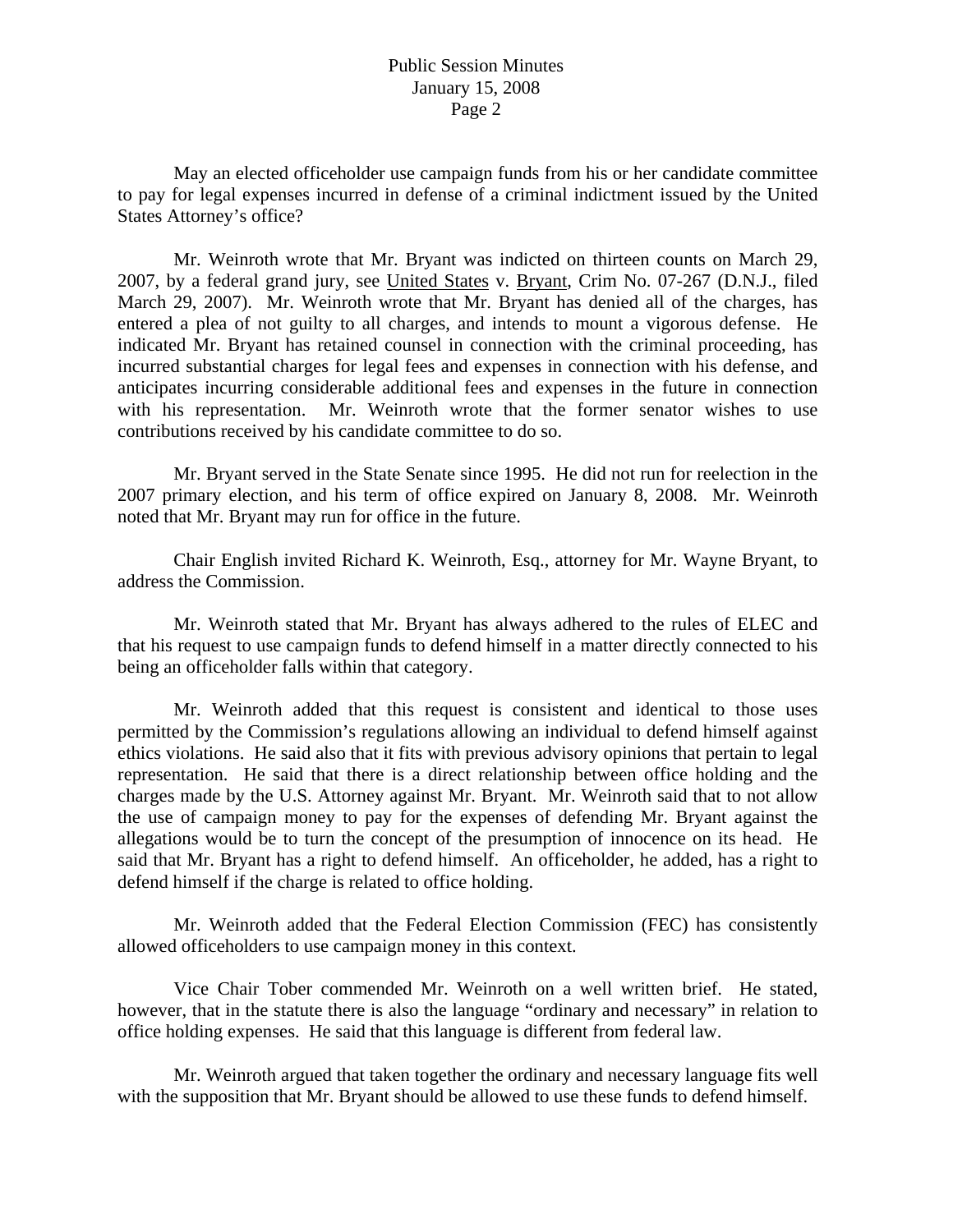Commissioner Burstein said that in many instances, such as with respect to the Second Amendment, for example, people are given to parsing the language. In that context, would you consider the charges against Senator Bryant ordinary, he asked? Would you be modifying the definition of the word to mean something different than most people would view it to mean?

 Mr. Weinroth said that you would have to come to a conclusion as to what ordinary means. He asked, for example, is it ordinary to expect a lawyer to defend you in a case related to office holding?

Commissioner Burstein asked: What about necessary?

Mr. Weinroth said that necessary and ordinary are corollary terms in this context.

 Commissioner Burstein said that the staff recommendation has made a distinction between this case and previous ones.

 Mr. Weinroth said that he did not see a distinction. He said that this one comes within the narrow purview of the regulations in that the situation is parallel to an ethics violation.

 Chair English said that this is the first time the Commission has been asked this question. It is a matter of first impression, she added.

 Chair English said, help me with this. When you use the term irrespective does it mean "but for" in the old tort sense? If he had a disagreement about a contract, would not the matter be "personal"? Chair English asked would the fact that Mr. Bryant was in the Senate change the matter?

 Mr. Weinroth said that what he is saying is that if Mr. Bryant had not been a Senator those charges would not have arisen. He said that the charges arose as the result of the Senator being on the Appropriations Committee. He said that the charge is that he improperly influenced the appropriations process. He said that it stems from the fact that he was a senator and it could not have arisen if he were not a senator.

 Chair English said that because of his position, then, he was in a position to influence the budget process inappropriately to benefit the client.

 Vice Chair Tober said that when the Commission adopted the regulations clarifying the use of campaign funds in the context of compensating one's legal defense it noted that this could open a large door. He asked: Where does the Commission draw the line?

 Mr. Weinroth said that the issue does not have to do with criminal activity but rather with him being a senator.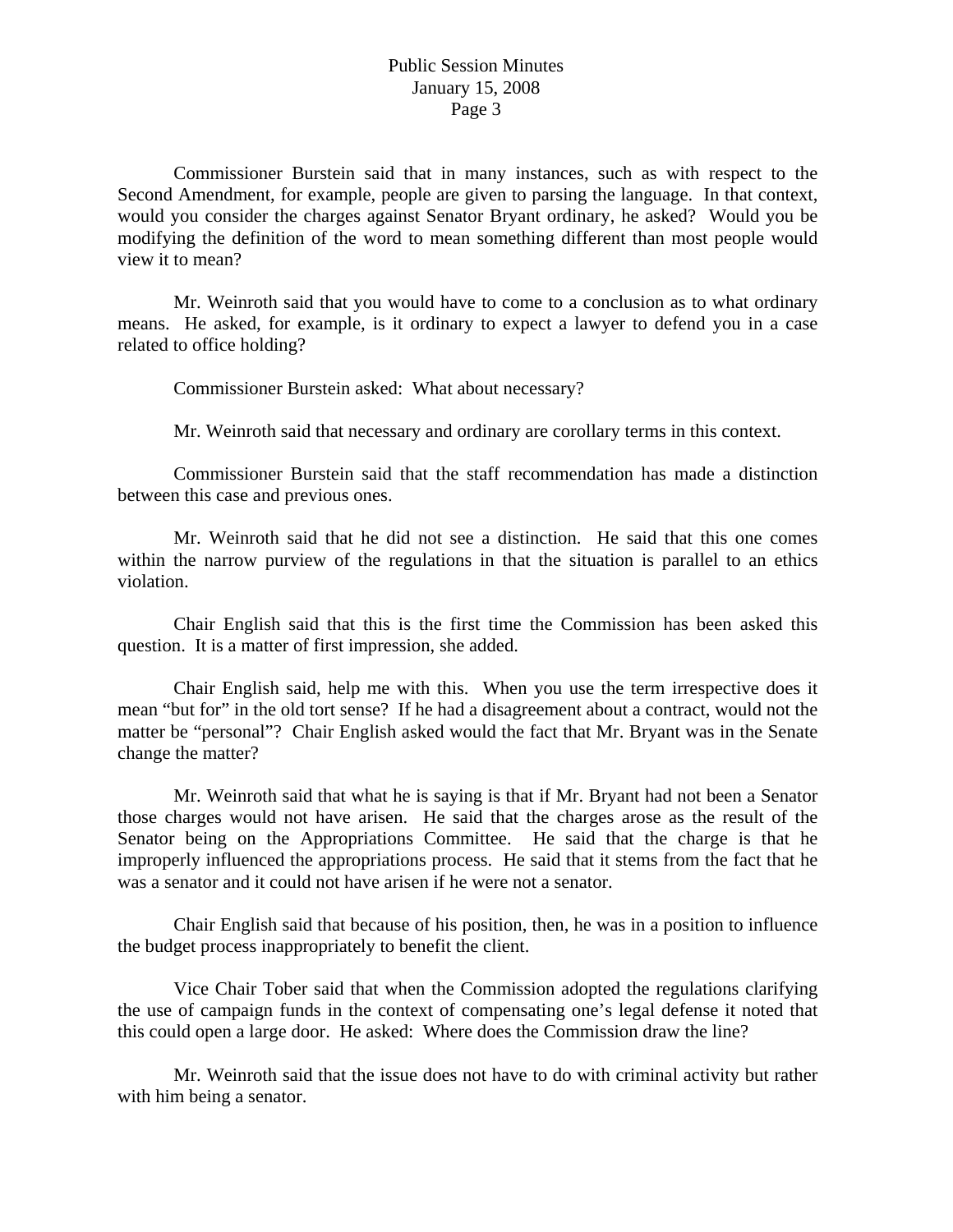Commissioner Burstein said that in terms of the prior ELEC determinations upon which you are relying let us assume that they were wrongly decided. With regard to the statute at N.J.S.A. 19:44A-11.2a(6) don't you have to look at what preceded it to get an idea of what ordinary and necessary means? In other words what was the legislative intent?

Mr. Weinroth stated that every situation cannot be foreseen.

 Chair English stated that, looking at what the Legislature intended and the Election Law Revision Commission's concern for the integrity of the process, it is hard to believe that they thought a contribution would be used for anything other than campaigning. Chair English added that the Commission just finished administering the Clean Elections Program. She noted that in making ten dollar donations, contributors were not thinking that their money would be used for legal defense in a criminal matter.

 Mr. Weinroth answered that a contributor really has no expectation of what his or her contribution will be used for. He said there are many circumstances whereby questions could be raised, i.e., wheeling.

Chair English indicated that this issue has to do with the postelection period.

 Mr. Weinroth said that there is always an election taking place. He mentioned that contributions are maintained.

Chair English asked: Is there a divide in your analysis between civil and criminal?

 Mr. Weinroth said "there is not." He said that every situation is different and that there needs to be a presumption of innocence.

Chair English queried about the possibility of a legal defense fund.

 Mr. Weinroth doubted if these funds come under ELEC's jurisdiction. He said they do exist but that he is asking about the matter before the Commission.

 Chair English asked whether or not Mr. Weinroth would agree to giving the Commission more time to consider the matter.

 Mr. Weinroth agreed, stipulating that the matter should be decided in a reasonable amount of time.

 Commissioner Burstein indicated that he agreed with taking more time to render a decision because of the importance of the issue.

 Vice Chair Tober said that he was in a position to make a decision now; but, that if the Commission desired more time, he would agree to that.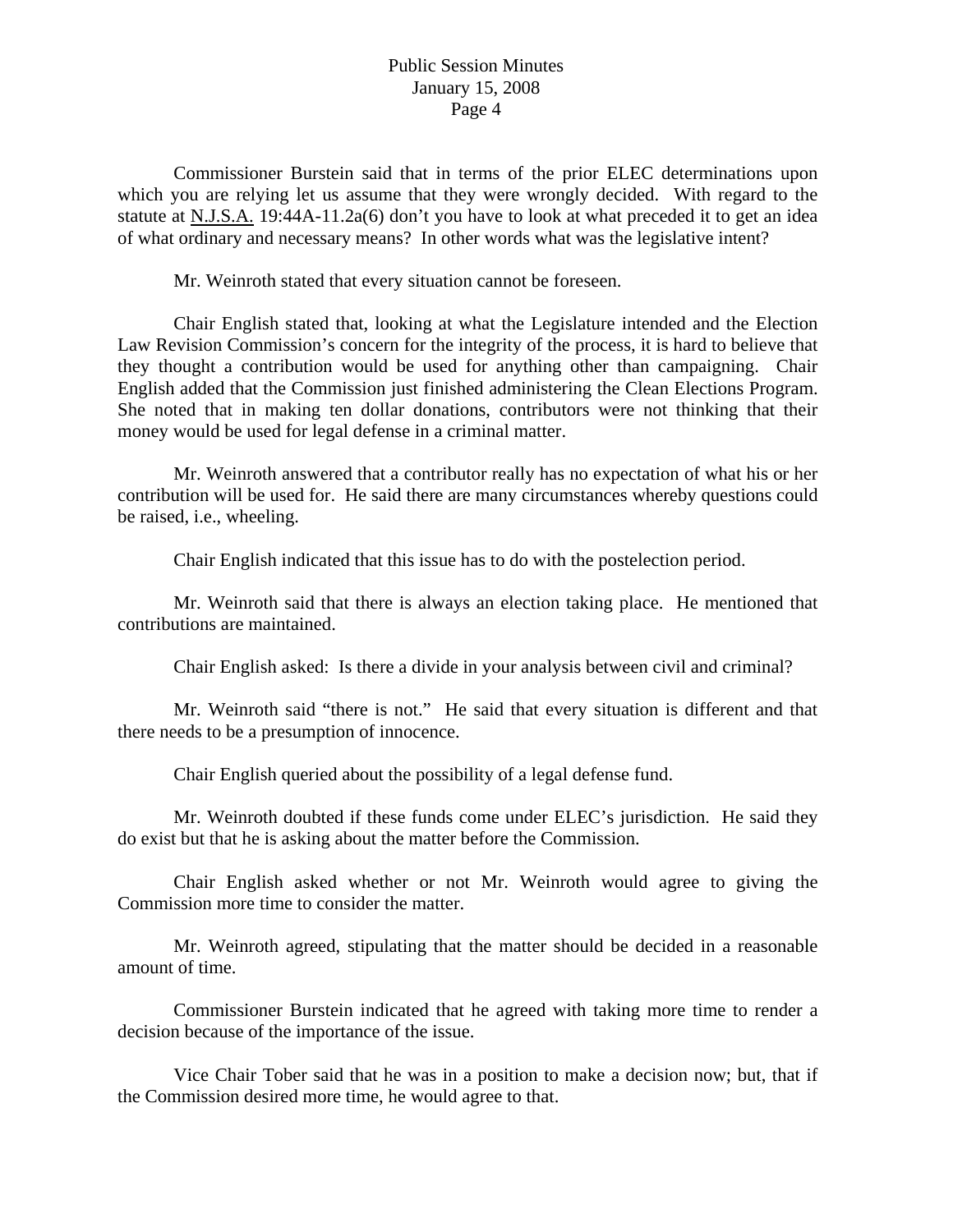On a motion by Commissioner Burstein seconded by Vice Chair Tober, the Commission voted 2-1 to defer a decision for a period not to exceed two weeks within which a special meeting by telephone would be called to decide the matter.

Vice Chair Tober voted against the motion.

### 4. Petition for Rulemaking

 The New Jersey Hospital Association (NJHA), through its acting general counsel, Karen S. Ali, Esq., petitioned the Commission for rulemaking pursuant to the provisions of N.J.A.C. 1:30-4 ("Petition for Rulemaking"), which provides that an "interested person" may petition an agency to adopt a new rule or amend or repeal an existing rule. The NJHA submitted its petition on behalf of its 112 nonprofit members, some of which were or are required to file the "Business Entity Annual Statement" with the Commission.

 Legal Director Hoekje advised the Commission that Governor Corzine signed legislation exempting non-profits from the disclosure requirements of the Pay-to-Play law. She further advised the Commission that as a result of the enactment of the legislation, the non-profit groups no longer had a filing requirement for the Business Entity Disclosure Form due January 15, 2008, for calendar year 2006, and March 30, 2008, for calendar year 2007. She stated that staff will so advise the public on its website.

 Chair English stated that staff should inform the Hospital Association that ELEC is independent and its opinion can differ from the Attorney General.

 Chair English recognized Mr. Bob Polakowski on behalf of the Association of Independent Colleges and Universities in New Jersey.

 Mr. Polakowski thanked the Commission for extending the disclosure deadline and allowing the Legislature to clarify the issue.

 Chair English recognized Ms. Karen S. Ali, general counsel, New Jersey Hospital Association. Ms. Ali also thanked the Commission for the extension of time. Legal Director Hoekie advised Ms. Ali that the Commission planned to address the issue when it considers new regulations in the Summer.

 On a motion by Vice Chair Tober, seconded by Commissioner Burstein and passed by a vote of 3-0, the Commission declared the issue presented by the rulemaking petition moot.

 Legal Director Hoekje advised the Commission that staff will file a Notice of Action on the rulemaking petition with the Office of Administrative Law.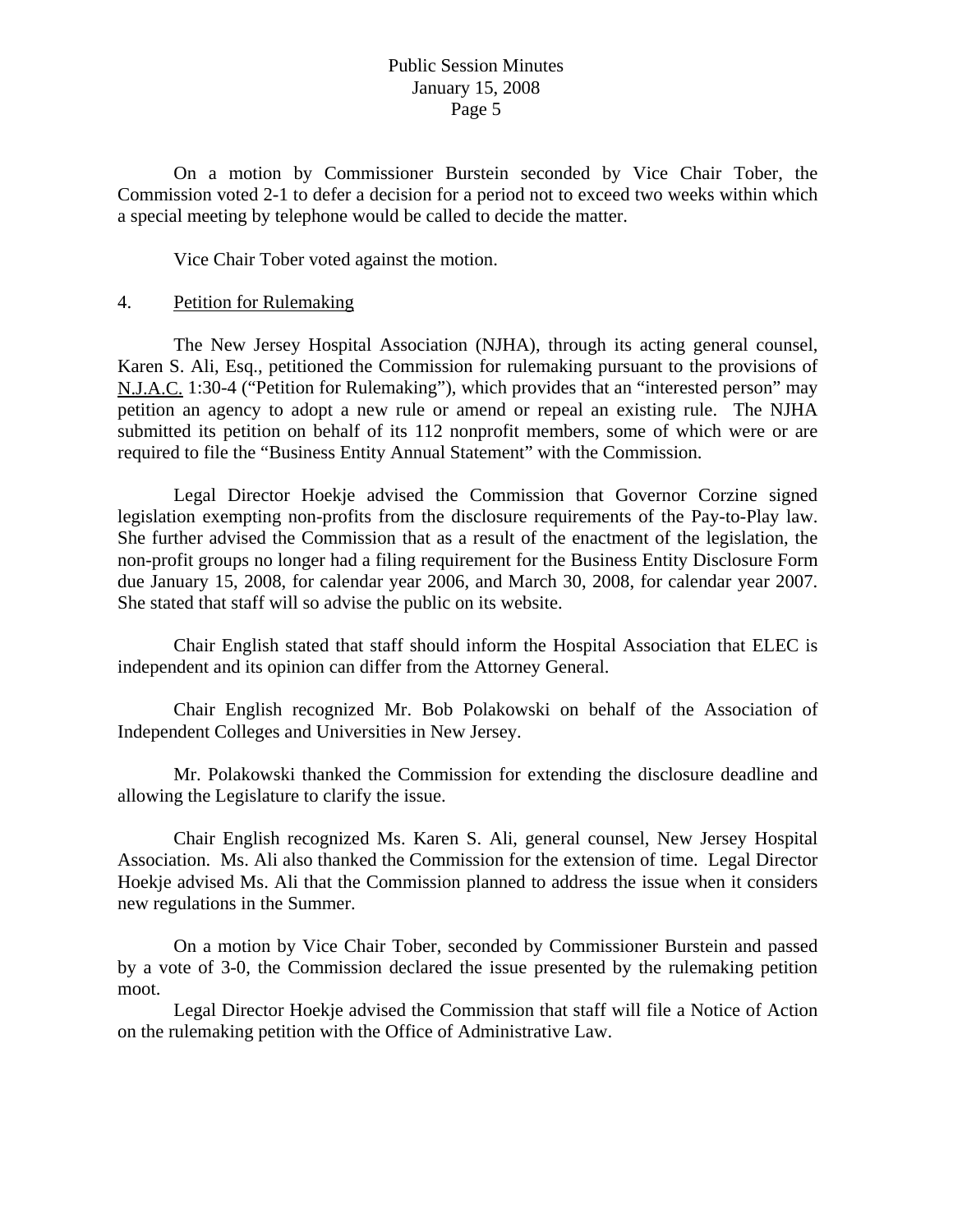#### 5. Report on Reimbursement of 2007 Clean Elections Ballot Statement Costs

 Special Programs Director Amy Davis reported to the Commission on the status of the reimbursements to the six county clerks in the  $14<sup>th</sup>$ ,  $24<sup>th</sup>$ , and  $37<sup>th</sup>$  Legislative Districts for the costs associated with placing the Clean Elections candidates' ballot statements on the 2007 general election sample ballots. She said that the Commission is required to reimburse the six clerks for the costs of printing and mailing associated with placement of the candidates' statements on the sample ballots. She stated that the Commission received an appropriation of \$75,000 in the 2008 budget to reimburse the six clerks for the printing and mailing costs relevant to the ballot statements.

 Staff recommended that the Commission approve payments totaling \$31,051.52 to the six county clerks for reimbursement of 2007 Clean Elections Ballot Statement Costs.

 On a motion by Commissioner Burstein, seconded by Vice Chair Tober and passed by a vote of 3-0, the Commission approved the reimbursement of \$31,051.52 to the county clerks.

#### 6. Executive Director's Report

#### A. Staff Activities

 Executive Director Herrmann advised the Commission that the Special Programs Section in the Legal Division has set up three in-house training sessions on January  $14<sup>th</sup>$ , February  $19<sup>th</sup>$ , and March  $14<sup>th</sup>$  for Pay-to-Play filers. He said that Payto-Play reports are due March  $30<sup>th</sup>$ , for calendar year 2007 activity.

 The Executive Director announced that the Lobbying Section in the Compliance Division has established January dates for its in-house training seminars for lobbyists in preparation for the February  $15<sup>th</sup>$  annual report filing date.

 Executive Director Herrmann informed the Commission that Deputy Director Brindle is at work on preparing the Clean Elections Report and that it should be ready for Commissioner review at the March meeting. He said that the report, which is required to be "strictly fact-based and shall contain no recommendations with respect to any future pilot project," has to be sent to the legislative leaders by March  $28<sup>th</sup>$ . According to the Executive Director, it is anticipated that the Legislature will make use of the data in the report to plan the future of the Clean Elections Program.

 Executive Director Herrmann mentioned that Legal Director Hoekje is in the process of interviewing candidates to fill the Deputy Legal Director position that she vacated and to hire a new Assistant Legal Director to replace Leonard Gicas who vacated this position to become Director of Review and Investigation.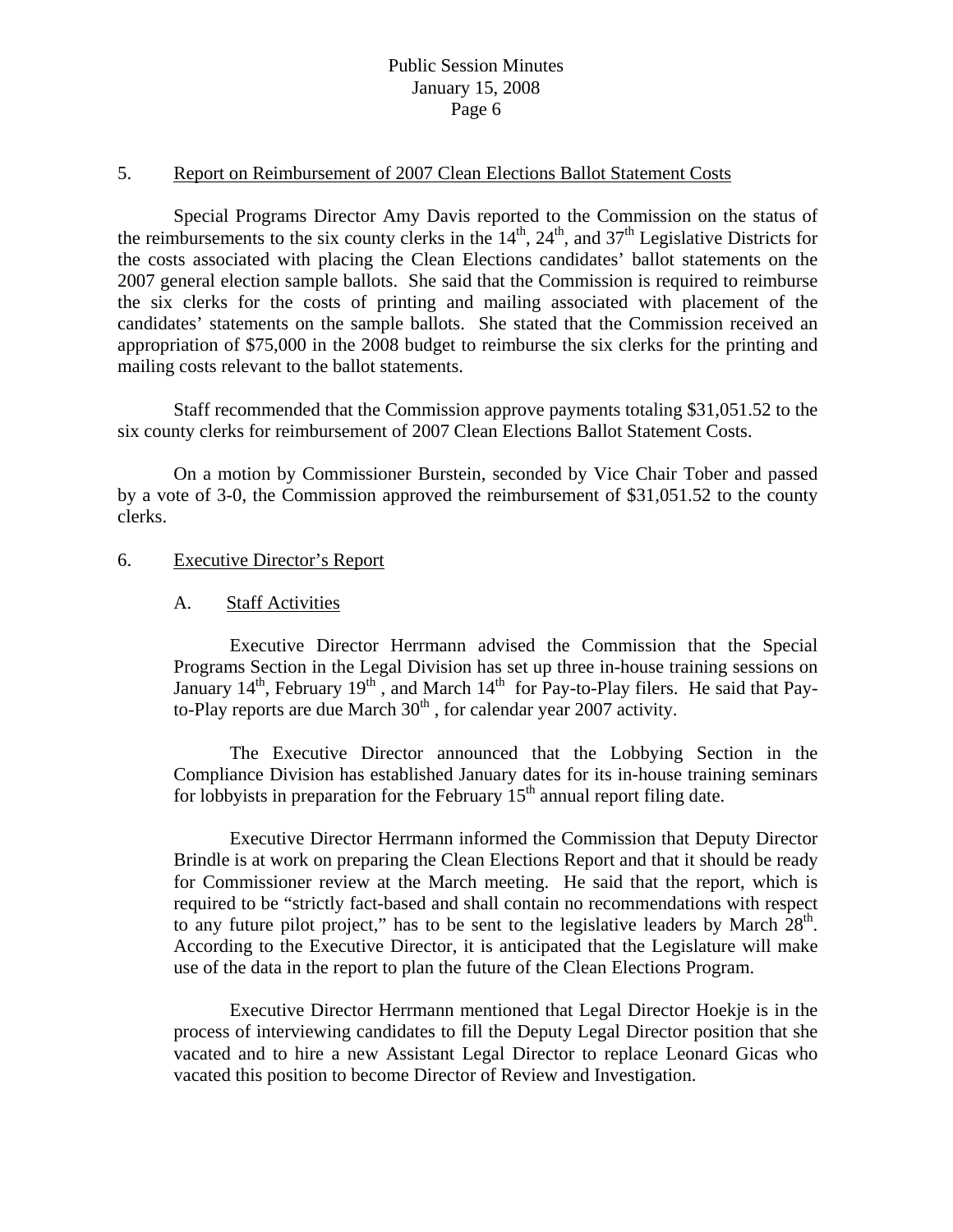#### B. Budget Update

Executive Director Herrmann stated that on December  $17<sup>th</sup>$ , Deputy Director Brindle, Director of Finance and Administration Steve Dodson, and he met with the Office of Management and Budget (OMB) officials to discuss ELEC's budgetary needs for Fiscal Year 2009. He indicated that background information on the Commission was provided to assist OMB in its budgetary decision making. Executive Director Herrmann noted that ELEC staff pointed out that the Reform Package of 2004 gave the Commission jurisdiction over 17 new laws including: a State and local pay-to-play prohibition, clean elections, and the most expansive lobbying program in the nation. Executive Director Herrmann told the Commission that he advised OMB that ELEC's operating budget was increased at that time from \$3 million to \$5 million so that the Commission could increase its staff size from 54 to 90 positions. He said that there was a heavy impact on the Commission's workload that included:

- extensive additional regulations,
- more complex advisory opinions,
- new forms and instructions,
- computer system reprogramming,
- website alterations,
- more training sessions,
- increased compliance requests from filers,
- additional media questions,
- more OPRA requests,
- heightened investigative activity, and
- increased requests from sister law enforcement agencies for ongoing technical assistance and support in court cases.

 According to Executive Director Herrmann, due to ongoing budget assessments and the hiring freeze falling in the middle of adding staff, ELEC has only 70 of its originally intended 90 positions filled. The Executive Director said, moreover, that an "unfunded" Pay-to-Play disclosure law enacted in 2006 has added filings with ELEC from over 2,000 business entities. Executive Director Herrmann said that they have reported 21,000 contracts worth \$5.2B and \$12M in contributions being made. He noted that the Commission also enforces filings with: every state agency, 21 counties, 566 municipalities, 616 school districts, and 187 fire districts.

 Executive Director Herrmann indicated that OMB will be using this background information to assist its formulation of a recommendation to the Governor on ELEC's Fiscal Year 2009 budget.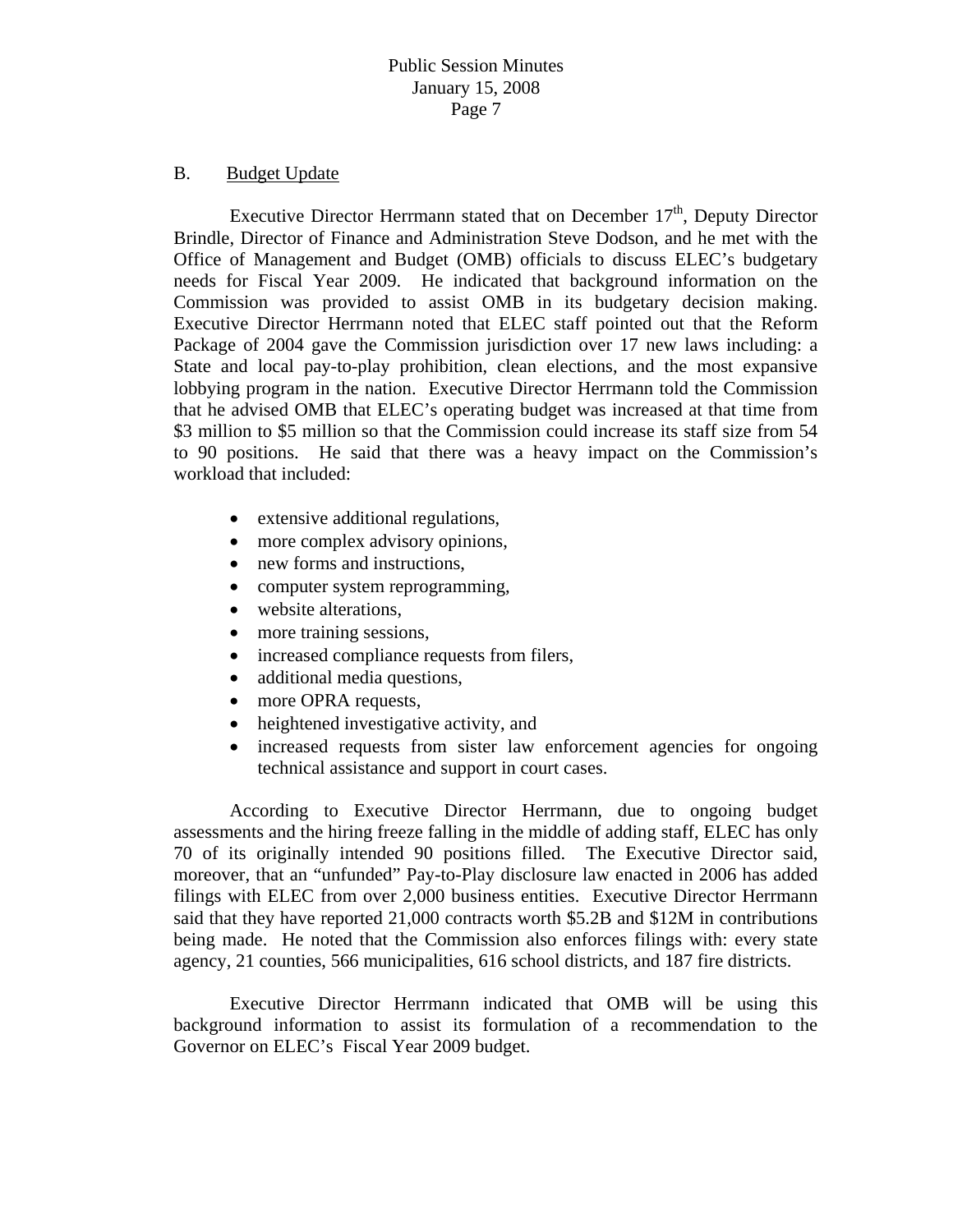## C. Legislative Developments

 Executive Director Herrmann advised the Commission that S-2504 (Codey/Lance et al.), which bans lobbyist benefit passing, did not pass the Legislature although it did receive extensive action in both houses. He added that S-3025 (Lesniak/Kyrillos), which clarifies that nonprofit businesses are not covered by the Pay-to-Play disclosure law, did pass the Legislature on January 7, 2008, and was signed by the Governor on January 13, 2008. Executive Director Herrmann stated that he communicated to the Legislature, the Governor's Office, and the Attorney General that ELEC believes that clarifying the status of nonprofit businesses under the Pay-to-Play disclosure law is important to avoid regulatory confusion. Executive Director Herrmann added that the Commission thinks that, if it were not possible in the lame duck session for the Legislature to review the different types of nonprofit entities to determine whether or not some of them should be covered by the law, such a review should occur in the new session.

## D. Winter Meeting Schedule

- February 19, 2008 at 10:00 a.m. in Trenton; and,
- March 18, 2008 at 10:00 a.m. in Trenton.

## 7. Resolution to go into Executive Session

 On a motion by Commissioner Burstein, seconded by Vice Chair Tober and passed by a vote of 3-0, the Commission resolved to go into Executive Session to discuss anticipated litigation and the following matters, which will become public as follows:

- A. Final Decision Recommendations in violation proceedings which will not become public. However, the Final Decisions resulting from those recommendations will become public not later than seven business days after mailing to the named respondents.
- B. Investigative Reports of possible violations, which reports will not become public. However, any complaint generated as the result of an Investigative Report will become public not later than seven business days after mailing to the named respondents.
- C. A report on requests from the public for investigations of possible violations, which report will not become public in order to protect the identity of informants and maintain the integrity of investigative procedures and priorities. However, any complaint alleging violations, which complaint may be generated as a result of a request for investigation, will become public not later than seven business days after mailing to the named respondents.